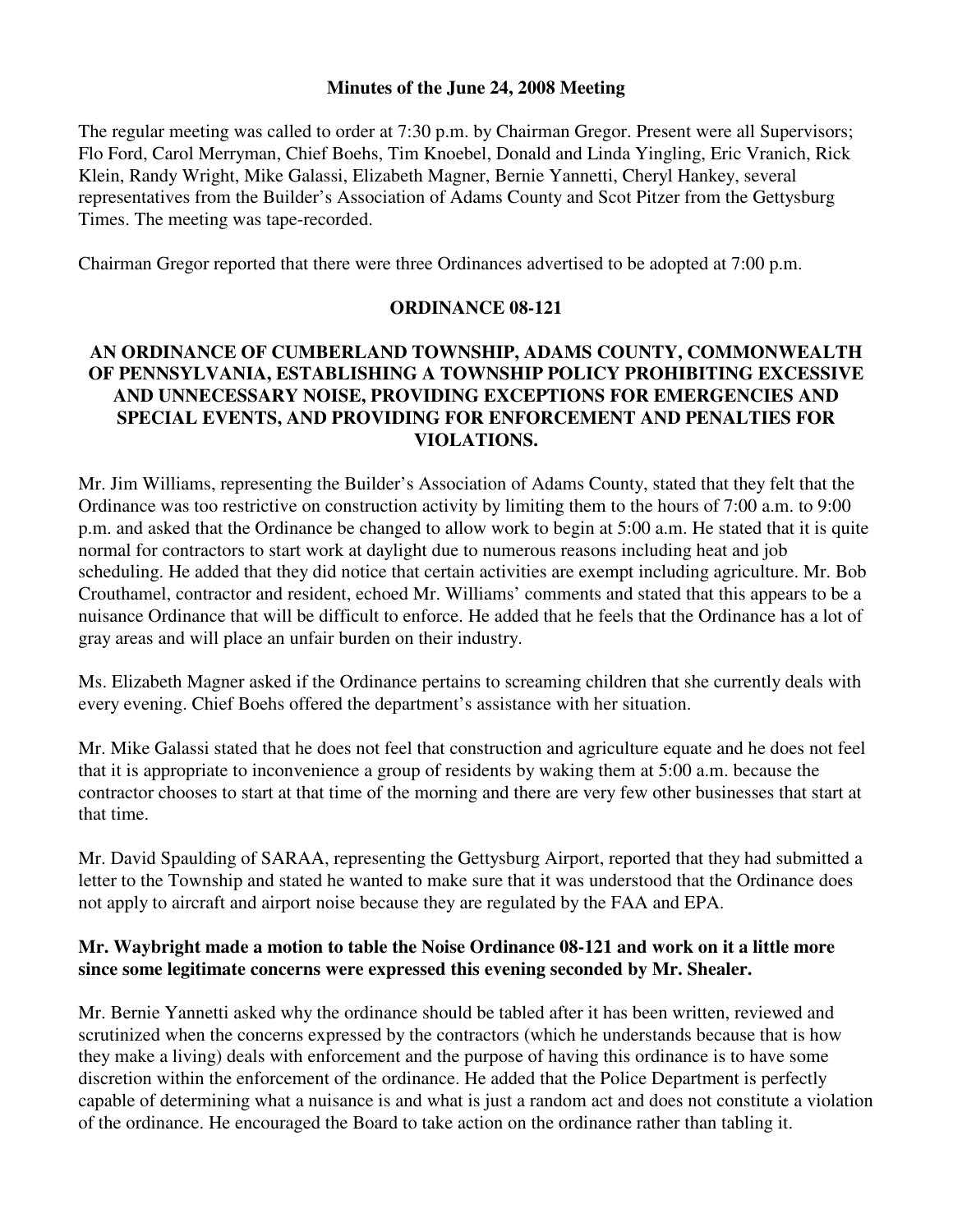A roll call vote was taken as follows: Mrs. Underwood – opposed, Mrs. Golden – opposed, Mr. Waybright – in favor, Mr. Shealer – in favor and Mr. Gregor – opposed. The motion did not carry.

#### **Mrs. Golden made a motion to adopt the Noise Ordinance 08-121, as written, seconded by Mrs. Underwood.**

Mrs. Golden stated that, being a businessperson herself, she understands the concerns, but everyone must understand that this ordinance is complaint driven. She added that if you are doing construction out in an open field and there is no one to complain then it will not be a problem, but if you are in an established neighborhood then there is a concern and it is the responsibility of this Board to look out for the neighbor as well as the contractor and the ordinance doesn't say that you can't do it, you just must do it within reasonable hours.

Mrs. Underwood stated that this ordinance is as a result of residents coming to the Board and requesting it. Some of these residents have lived beside campgrounds and some have been disturbed by construction noise early in the morning. She added that she feels that this can be worked around and that the township is changing and now has developments and the concerns of the residents have to be acknowledged.

Mr. Shealer stated that he is not opposed to a noise ordinance, but he does feel that there are areas in what is proposed that need a little more work.

A roll call vote was taken as follows: Mrs. Underwood – in favor of, Mrs. Golden – in favor of, Mr. Waybright – opposed, Mr. Shealer – opposed and Mr. Gregor – in favor of. The motion carried.

Chairman Gregor reported that the next two ordinances deal with the Police and Non-Uniformed Pension Plans and are necessary due to changes in the Internal Revenue Code.

### **Mr. Shealer made a motion to adopt Ordinance 08-122 seconded by Mrs. Underwood and carried.**

### **ORDINANCE 08-122**

### **AN ORDINANCE OF CUMBERLAND TOWNSHIP RELATIVE TO THE ESTABLISHMENT AND MAINTENANCE OF THE POLICE EMPLOYEES PENSION, ANNUITY, INSURANCE AND BENEFIT FUND OR FUNDS, TO AMEND CERTAIN PROVISIONS OF THE PENSION PLAN OR PROGRAM APPLICABLE TO THE POLICE OF SAID TOWNSHIP.**

**Mrs. Underwood made a motion to adopt Ordinance 08-123 seconded by Mrs. Golden and carried.** 

#### **ORDINANCE 08-123**

### **AN ORDINANCE OF CUMBERLAND TOWNSHIP RELATIVE TO THE ESTABLISHMENT AND MAINTENANCE OF THE NON-UNIFORMED EMPLOYEES PENSION, ANNUITY, INSURANCE AND BENEFIT FUND OR FUNDS, TO AMEND CERTAIN PROVISIONS OF THE PENSION PLAN OR PROGRAM APPLICABLE TO THE NON-UNIFORMED EMPLOYEES OF SAID TOWNSHIP.**

**Mr. Shealer made a motion to approve the Minutes of the May 27, 2008 meeting, as written, seconded by Mrs. Underwood and carried.**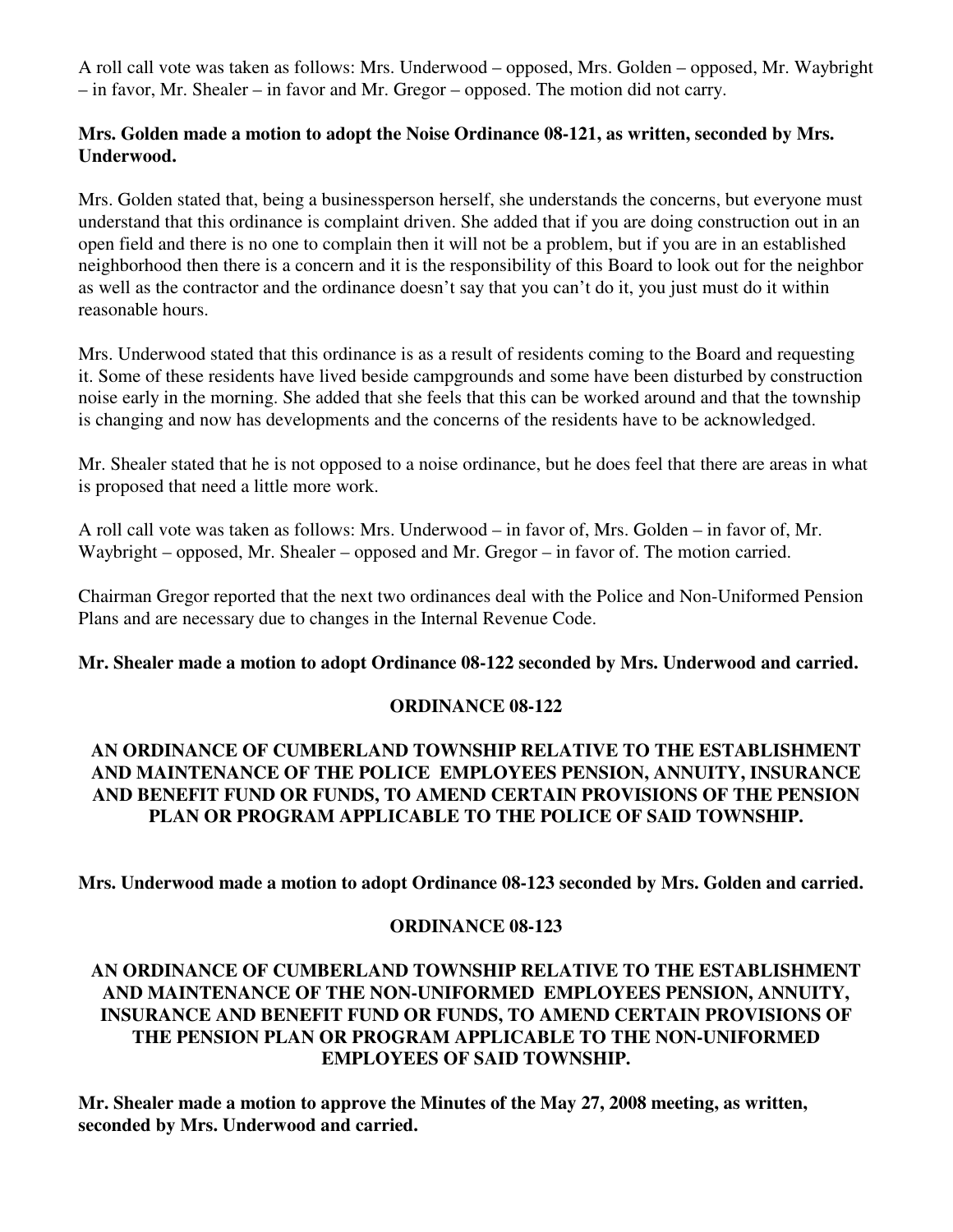### **Mr. Waybright made a motion to approve the bills list in the amount of \$79,811.88 from the General Fund seconded by Mr. Shealer and carried.**

Mr. Matt Sentz from Barlow VFD reported on the department's fund raising for the first half of the year which included 14 events. These 14 events were conducted by an average of 15 members who spent 1005 personnel hours working on them. He also reported that they have run 51 calls so far this year and 22 of them were run in Cumberland Township and 14 were run in Mt. Joy Township. Their overall average response time is 4:42 minutes and they are very proud of that and they average eleven people per call. The Board asked Mr. Sentz to express their thanks to the people at Barlow VFD.

Chief Boehs presented a written and oral report of police activities for the month of May including: 404 complaints, 147 traffic stops, 108 combined arrests and 11,235 patrol miles. He added that they assisted other departments 20 times and were assisted 2 times.

There was no Old Business on the agenda.

Chairman Gregor reported that the first item under new Business is a Resolution and a Petition to enforce the Noise Ordinance that was adopted at the beginning of the meeting. Mrs. Ford reported that the Resolution states that the township will be enforcing the Noise Ordinance for the Liquor Control Board. Mrs. Ford added that the Resolution has been reviewed by the Township's Solicitor and Chief of Police. **Mrs. Underwood made a motion to adopt Resolution 08-11 requesting an exemption from the Board that the Liquor Control Board's regulations regarding amplified music being heard off the premises for all licenses within an identified area in the municipality seconded by Mr. Waybright and carried. Mrs. Golden made a motion to approve a Petition for exemption from Liquor Control Board regulations regarding amplified music being heard off licensed premises seconded by Mrs. Underwood and carried.** 

Mr. Knoebel reported that the township has received a third request from Cambridge Crossing to reduce their bond amount. He added that the township was awaiting confirmation from the developer that improvements within the PennDOT right-of-way have been bonded and they have. Mr. Knoebel has prepared a report dated June 24, 2008 which recommends the release of \$71,296.01, leaving a balance of \$274,803.08. He added that there are also two items that he is asking the developer for in this letter including a better spreadsheet and verification from the lending institution that the reductions are being made. **Mr. Waybright made a motion to approve the bond reduction, in the amount of \$71,296.01, leaving a balance of \$274,803.08 seconded by Mrs. Golden and carried.** 

The next item on the agenda was the D  $&$  L Enterprises Preliminary Plan. Mr. Knoebel reported that this project is located at the intersection of Route 15 and Taneytown Road in the VMX district. The plan proposes to subdivide a 10.85 acre tract into 3 lots; two residential and one commercial. One residential lot is currently improved with a single-family dwelling and the other is improved with seven rental units. The remaining lot is proposed to be developed with three mini-storage units and associated outdoor parking and aisle drive areas. He also noted that the plan is pending under the prior SALDO. He added that there is one waiver requests and the additional comments should be conditions of the approval. **Mr. Waybright made a motion to grant a waiver to Section 504.3.C.13; Detention Basin bottom slope seconded by Mrs. Underwood and carried. Mr. Waybright also made a motion to approve the D & L Enterprises Preliminary Plan subject to the conditions stated in the June 18, 2008 letter from KPI being addressed seconded by Mr. Shealer and carried.**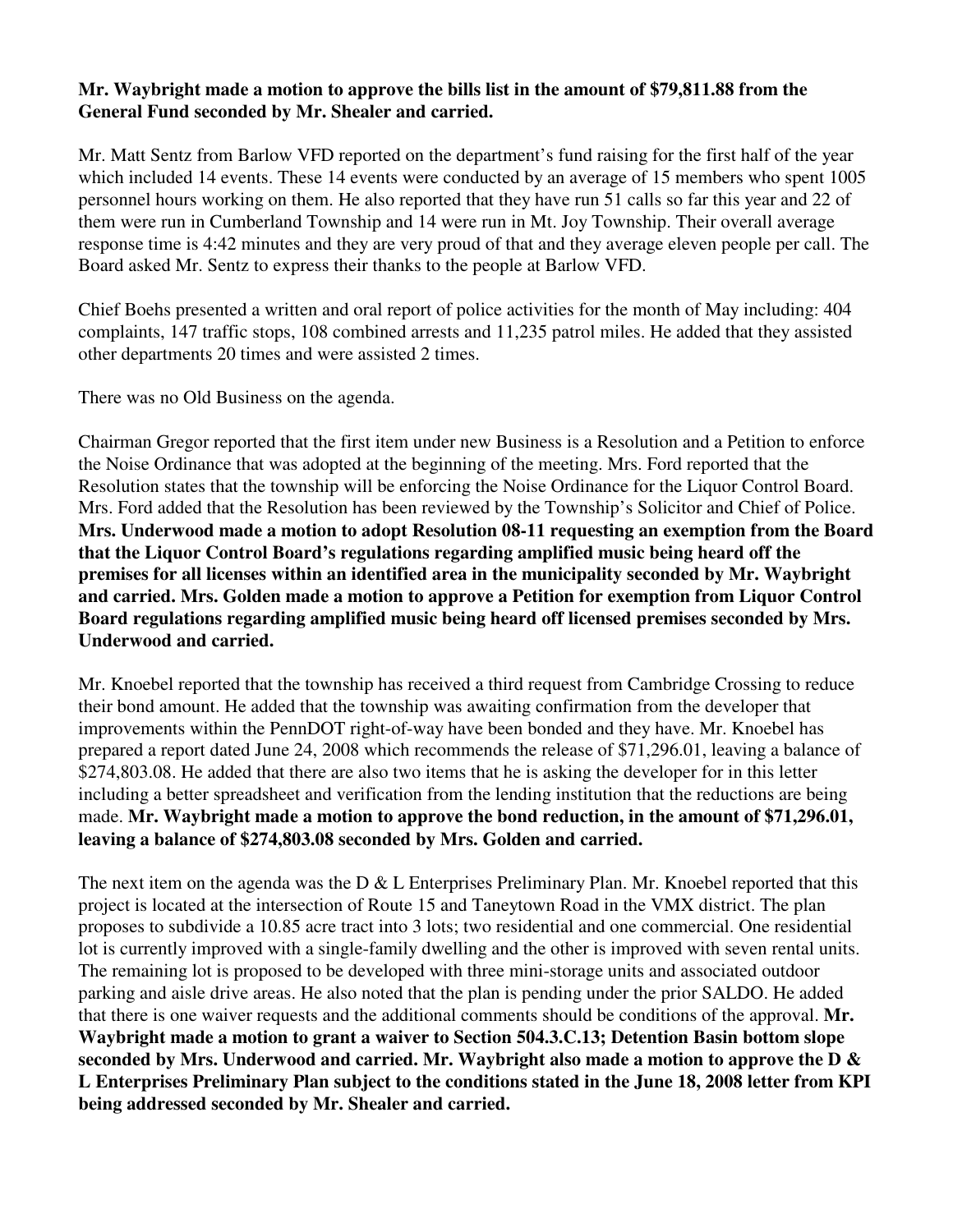Chairman Gregor asked Mr. Knoebel to address the Cumberland Crossings at the Links of Gettysburg Preliminary Plan. Mr. Knoebel reported that the plan proposes the creation of 43 condominium building lots on approximately 40.67 acres located on Swetland Road in the AR district. He added that the development will be served by public water and sewer from The Links development and the roads will be privately owned and maintained. Mr. Knoebel also reported that the plan was discussed at the workshop on Friday with the developer present and as a result, an amended letter dated June 24, 2008 has been prepared. He added that the amendment to the original letter was specifically that comment 6.b. has been expanded to indicate specific recommendations for improvements to Swetland Road including: photodocumenting the current condition of the road, maintaining the condition of the road, widening the road once 80% of the construction is complete, improving the sight distance at the intersection with Mason Dixon Road, assessment and replacement of culverts and bonding of the improvements. He also reported that there are three waiver requests which are largely the result of the developer's request to provide streets that are more similar to the streets in The Links development. The three waivers that are being requested are: the requirement to install concrete curbs (505), sidewalks (506) and 32 ft. wide streets (402.2). Mr. Knoebel reported that he and the Planning Commission support the granting of these waivers particularly because the roads are private. He added that if the township was ever asked to take dedication of the roads they could require that curbs and sidewalks be installed. Mr. Knoebel also reported that there are also some outside agency approvals required, revisions to the stormwater management and approval of a "Construction Drawing Set" prior to authorization for installation of improvements or site work. Mr. Waybright asked Matt Sentz how he felt about 28 ft. wide streets and Mr. Sentz said that it makes it difficult, but they will go on the grass and in the yards if needed. Mr. Randy Wright, applicant's engineer, reported that the sight distance at the intersection can be improved by clearing away of vegetation and there really isn't a bank there to be graded and Mr. Waybright agreed. Mr. Knoebel stated that comment 6.b.4 can be changed to read grading and/or removal of vegetation. Mr. Wright stated that he feels that the placing of the fire hydrants does comply with the township's requirements and offered to submit the plan to the Fire Department for their review. **Mrs. Golden made a motion to grant the waivers as stated in Mr. Knoebel's June 24, 2008 letter, items 2.a, 2.b and 2.c, seconded by Mr. Shealer and carried. Mr. Shealer made a motion to grant approval of the Cumberland Crossings at the Links Preliminary Plan subject to the conditions stated in KPI's memorandum dated June 24, 2008 seconded by Mrs. Underwood and carried.** 

**Mr. Waybright made a motion seconded by Mrs. Underwood and carried to approve a Special Event permit for the Barlow VFD Carnival being held July 17, 2008 through July 19, 2008.** 

The Board approved a fireworks display to be held at Allstar in conjunction with Bike Week on July 12, 2008.

**Mr. Shealer made a motion to approve a Certificate of Appropriateness for Rodney A. Corey, 40 Pin Oak Lane, for a single car garage. The motion was seconded by Mrs. Golden and carried.**  HARB had also approved the application.

**Mr. Shealer made a motion seconded by Mr. Waybright and carried to approve a request for extension from Sharrah Design Group, Inc., on behalf of Wayne and Susan Hill , for approval of the Preserve at Plum Run plan until September 1, 2008.** Mr. Knoebel offered to contact the developer's representative for an update on what they are doing to address the outstanding comments.

**Mr. Shealer made a motion seconded by Mrs. Underwood and carried to approve a 90-day request for extension from St. Francis Xavier.** Approval of this plan will now be needed by October 4, 2008.